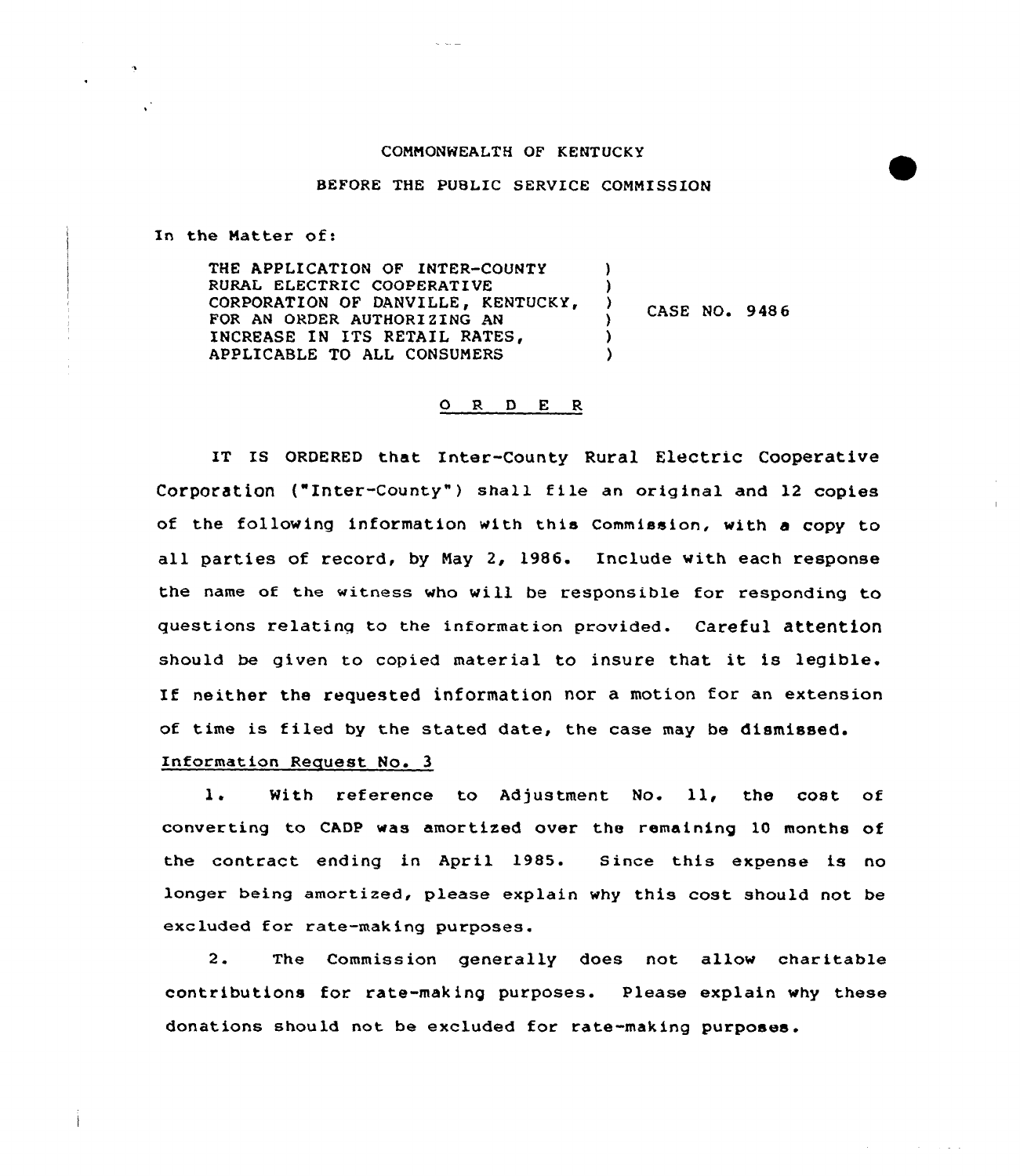3. With reference to Exhibit 27, Item No. 12, apparently the directors' fees increased from \$100 per month to \$150 per month in June 1985. Please explain the fees paid in addition to the regular manthly fees concerning Inter-County Board Neetings (Calumn No. 1.)

In recent rate cases involving rural electric cooperative corporations ("RECCs'), the Commission has disallawed fees paid to directors for meetings attended other than regular or special board meetings of the RECC. Why should this treatment not RECCO'hy apply to Inter-County'.

Concerning the response to the Commission's Information 4. Request No. 2, Item No. 15, it was stated that \$2,085 was charged to Other Deductions during the test period for the benefit of directors' spouses. Please provide a breakdown of Other Deductions reconciling to the Statement of Revenue and Expenses, Exhibit I. In addition, please provide a detailed explanation of the expenses incurred for the benefit of directors' spouses.

5. With reference to the response to the Commission's Information Request No. 2, Item No. 11, it was stated that Inter-County performed a review of the payroll distribution. Please discuss the results af this review and provide the basis for the change made in the distribution of the operations manager's time.

6. It was stated in the response to the Commission' Information Request No. 2, Item No. 7, that the majority of the items making up the promotional expense were used as "giveaways" at the annual meeting, in addition to being given to consumers who visit Inter-County's offices. Please state the percentage of

 $-2-$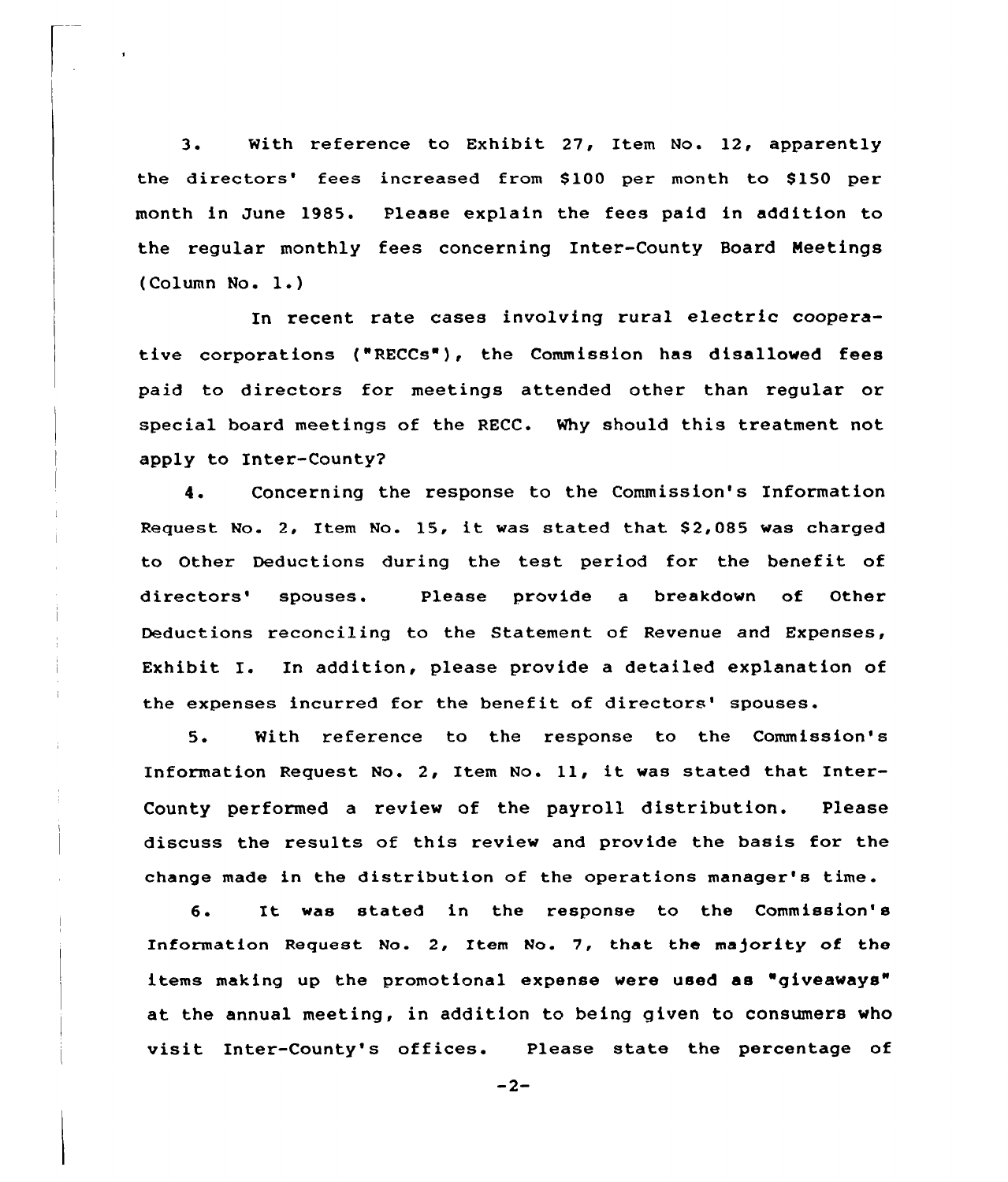these items which were distributed at the annual meeting. In addition, please provide an explanation as to why these expenses were not classified in Account No. 913 — Advertising Expense as novelties for general distribution.

7. Inter-County has proposed an adjustment to interest expense based upon the interest expense on \$668,000 of Rural Electric Administration ("REA") funds drawn down after the test period. It was stated in Exhibit <sup>6</sup> that by prolonging the date of drawing these funds by <sup>4</sup> months, the out-of-pocket interest cost was reduced by \$11,133. Please provide the means by which this construction was paid for without drawing any of the REA funds until after it was completed. In addition, please provide the estimated interest income that could have been earned if these monies had been invested instead of being used for the construc tion.

8. Presently the Commission determines the adjustment to test-year depreciation expense exclusive of amounts charged to clearing accounts. Please explain why this treatment should not apply to Inter-County.

9. Please provide explanations for the increases over the prior year expenses in Account No. 925 - Injuries and Damages of  $$25,146$ , and in Account No.  $926$  - Employee Benefits and Pension of \$ 29,489.

10. Explain the methodology and the calculation for the following:

a. Exhibit N, page 6, Normalized Revenue, Schedule 6,  $-$  the billing adjustment of \$1,945.53.

 $-3-$